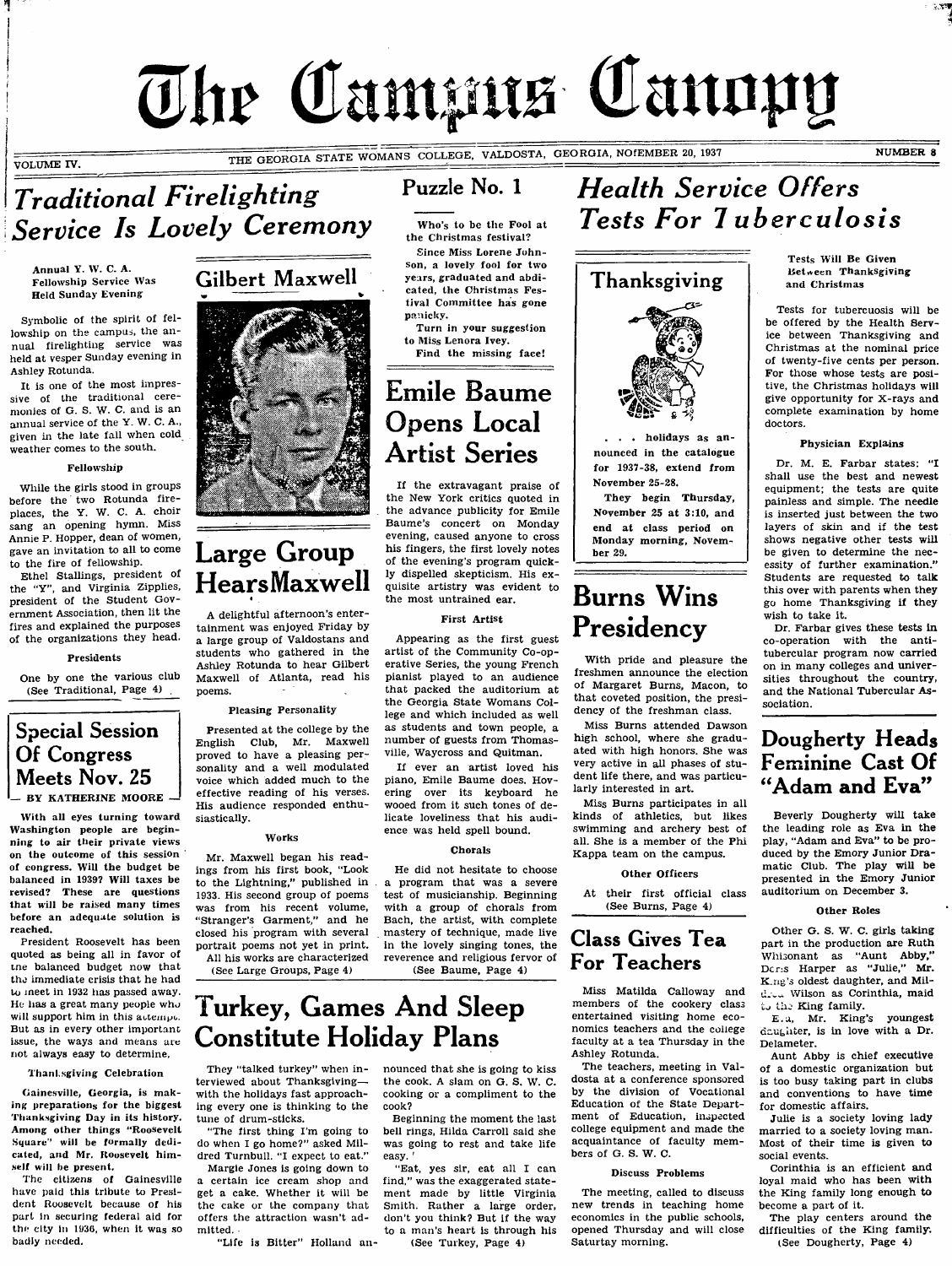#### The Campus Canopy

Published Weekly by the Students of The Georgia State Womans College, Valdosta, Georgia.

Accepted for mailing at special rate of postage provided for in Section 1103, Act of October 3, 1917. Authorized January 20, 1919.

#### $1937$  Member 1938 **Fusociated Collegiate Press Distributor of** Collegiate Digest

| Ora Kate Wisenbaker  Feature Editor |  |
|-------------------------------------|--|
|                                     |  |
|                                     |  |

- Reporters: Carolyn Folsom, Clara Mae Sasser, Eileen Cox, Lois Green, Frances Rogers, Marjie Jones, Marjorie Howard, Louise McFie, Opal Brown, Jeanette Johnson, Ruth Loughridge, Linda Summer.
- Business Staff: Kitty O'Neal, Frances Williams, Dora Ida Perkins, Sue Coppage, Ruth Whisonant, Mildred Wilson, Montine Cowart, Mary Dugger, Leona Strickland, Evelyn Ogletree, Margaret Carter, Millie Weitman, Curtis Whatley.

## Several Decades

. ago Thanksgiving meant reunion of families, cheerfulness, and the giving of thanks to the Supreme Being for His many blessings through the year.

#### PIES AND A NUMBER OF THINGS

Days had been spent in the baking of cakes, pumpkin pies and tarts. Cooking turkey, lamb and pork gave excitement to the family weeks ahead of the day of days. Anticipating the coming of relations from far and near to the family circle, stacking wood to be used in open blazing fires were characteristics of the long-ago Thanksgiving.

Long, informal chats followed the Thanksgiving meal. Those that were absent were thought of and good wishes made for their well-being. Each person told of events which had happened in the year and of occurrences that had taken place during their separation from one another.

#### FEW THINK OF REAL PURPOSE OF DAY

Contrast, if you will, that day of Thanks with the present day one. In all probability there had been a dance the night before. The children come downstairs in time to get a hasty meal, and with thousands of others attend a football game.

To some it has become just another holiday, a time in which to escape a day's work. The real purpose of the day has been lost with the years.

#### DAY OF GfVING THANKS

Puritanical discipline or insincere thanks are not what we infer—we do think that sometimes on the day of Thanksgiving it would be a fine thing to give hearty appreciation for the goodness of God to us during the year.

#### If A Word

. . . to the wise Is sufficient wc advocate bleger and better response to contests open to the students. What in the world happened to all the mapshot enthusiasts? Were the pictures taken and not listed before the deadline? Why the cash prize didn't appeal to a larger percentage of the students is beyond us. But the main point how about the proverbial helping hand to a straving  $e$  ditor?

## Kampus Kaleidoscope

Heigh, ho, everybody, here^s Miss Kuow-it-AH, so get out your ear phones—All set!!! Zipperer gets a bracelet from "my John" plus yellow roses from somebody else—Flash! Faculty member gives students competition— Mary Ann must have personality plus—nice going, et?—congrats, freshmen on your selection of president—

The two Hahira boys got rushed at the dance—and was Caroline thrilled?—ask Mary Jo why she blushed in speech class when Maxwell was talkingmaybe Wade started a fad with her gulp about bed sheets—Can Mr. Baume truck, Margaret? let Grace Van tell you what she thinks about Florida boys who call you long distance in the middle of the night!!! Maybe he couldn't sleep until he'd heard her sweet voice!—How was the M. G. C. homecoming, Mary Bob?—"Smoke" got in Dora Ida's eyes Tuesday night and two dignified seniors shopped for groceries in evening clothes—

Pines Camp is mighty popular these days—Arnold, how do you do it? What are Dukes and Allen waiting for?—Have yOu heard about the "strutting trio?"— Martha "Tree," and Kathryn bet that Baume's French girl is jeal us of Amna! Lane got properly introduced to Maxwell—^hair wet, bundles under her arms,

 $\bullet$ 

## Dear Editor

The majority at G. S. W. C. seem to be agreed on this question of changing the name of the college. But what about improving some other things—certain attitudes and habits, for example? I refer, specifically, to the habit which seems to be growing upon our campus of non-attentiveness, even rudeness during chapel or assembly when off-the-campus speakers visit us. We claim to be a dignified, well-bred group of college women. I dare to ask—do well-bred women talk, peel cane, wriggle, write and otherwise cause disturbance when someone is making an address?

Of course the speech may not always be entertaining or it may be too intellectual for us. Does it then follow that we can not be courteous and sit quietly even while thinking of other things?

At least, the one who is addressing us will go away with a picture in his mind of a wellmannered audience and will not wonder if he has been talking to a rowdy, noisy bunch of high school girls.

Ruth Loughridge.

## Love At Second Sight: A La Romantic Moon

Love at second sight! They pated in Reno; met on second an *il rersary* under the Miaml me n, and the damage was done all over again! Loretta Young and Tyrone Power give us love at its dizzy second spin in "Second Honeymoon."

#### Mailene Orders Eyelashes

Marlene Dletrich, visiting in 3a' burg, Austria, wired home to her studio asking that a dozen pairs of eyelashes be sent her inunediately. Austria didn't have her shade.

#### "Big City"

It's New York City reproduced with many well known spots which formed the set for Spencer Tracy's starring picture "Big City." Among favorites are Jack Dempsey's restaurant, famous rendezvous of the kings of sport; typical New York theatres, hotels, apartment houses, street scenes, tenement roof tops, a Rumanian church, the New York water front with a liner tied up at the pier.

## Fireside Reflections

#### By Eileen Hyland

Red tongues, leaping like evil spirits at th. very roots of the cool golden flames—leapin, higner and higher—only to be forced down  $a_{ij}$ out leaving only the living coals smoldering  $\frac{1}{4}$ hateful reminders of a fight won, then lost,  $th_{\text{H}_1}$ neutral.

worries and cares consumed in the Fires  $\mu$ Fellowsnip, seemed purged by the pure gold  $y_i$ that fire, we brought tolerance, justice, humor appreciation, culture, and the love of great musi: What place have worries and cares and petty troubles in that powerful blaze?

"Nina was made for scandal"—even the poet $_k$ soft, insistent voice cannot break completely through my hazy, maze of thought screens-Maybe I'd better go. It would avoid confusion later on.

The fire's dieing out—put on more kindling —it can't go out, but I can't overcome the absolute innerta of sleepy content to move and  $r_{\text{t}}$ . fuel it-it's dieing-just small lisping tongues, curling around the glowing coals—it's out! "Oh greentree my body"—on gone my thoughts but here my bliss, my happiness—I'd better listen to Mr. Maxwell.

## If You've Been

. waiting all quarter to read a new book that has a special attraction for you, read it this week and credit yourself for observing National Book Week.

For those who love to read but haven't browsed around the library lately, we recommend for your inspection three books you shouldn't miss.

"Orchids on Your Budget" by Marjorie Hillis, is fully as exciting as her book "Live Alone and Like It" which was so popular with G. S. W. C. students last year. The book tells you specifically how to get the most value out of dollars invested in most everything under the shining sun.

One of the more interesting books of the civil war in Spain is "The Life and Death of a Spanish Town" by Elliott Paul. The author tells how fascism, communism, anarchism and the bloodiest war yet on record have affected a peaceful town, Santa Eulalia.

"The Anointed" by Clyde Brion Davis has symbolism made out of warm and alive people. It is an original tragedy with a grave charm about it and is the best reading we've found lately.

## From An Uneasy

chair—^we hope quite patiently that most of the exchange papers will be left in the Campus Conopy office—give us a break, won't you, and don't cart them off-next to reading the exchanges, our favorite indoor sport is reading the exchanges—we were thrilled about the nice new spacy office till press night—Miss Bell mentioned oh so casually about what fun we used to have in the cozy old publications room and right then and there the skeleton started to dance—and Miss Johnson's ghost came fluttering by and all the gang ducked real quick and some of us wanted to go off and weep—^You see, Johnson was the life of the party and the ringleader in the office pranks on Wednesday night—Everyone's supposed to work that night—Instead that's the time we cleaned up perfectly orderly files, and sat on the radiator, and Miss Johnson yelled down to the English prof and everybody griped about the world and just how it ought to be run—and then somebody would think of eats—recess?--Oh yes —a continued one—fun—jokes—five balmy girls and a typewriter ribbon that never worked—atmosphere—and Johnson.—

The festive season is getting into full swing teas, dances, plays and an undercurrent of excitement—and Thanksgiving-Chrlstmas weather brr! !

etc., in a taxi—cute?!!?—hope Sasser, Perry, and the Coxes got

to Gainesville for homecoming —something ought to be done about roommates who turn off set alarm clocks in their sleep— O

Beverly, better watch out!! You know "thrice a bridesmaid<br>
-" What's hannened to Dr. — What's happened to Dr. Punke? He's all smiles lately— Carolyn Kay had better be careful who she turns water barrels over on—and the showers in Ashley keep the poor girls away from church—Miss Sawyer's make-up model had to stay in bed the next day!! And M. C. makes a good model in a bathing suit!!

 $\bullet$ Billie will make Ernie's holiday happier—^Yes, Sally Ann got the letter—and the cute freshies playing and singing "Home, Sweet Home" in the freshman parlor—Have you seen McIntyre's ring?—^Elouise, how was your week-end at Twin Lakes? Did Tommie get there?? a And what faculty member makes a "Jimmy Walker" entrance to the program on Armistice Day at the church and also to the services on Sunday morning?—and the editors entertained Moore with a party—^Hazel, make up the feeble mind, which is it, radio or boy friend? Well, that's all folks, and remember, don't eat too much turkey!!!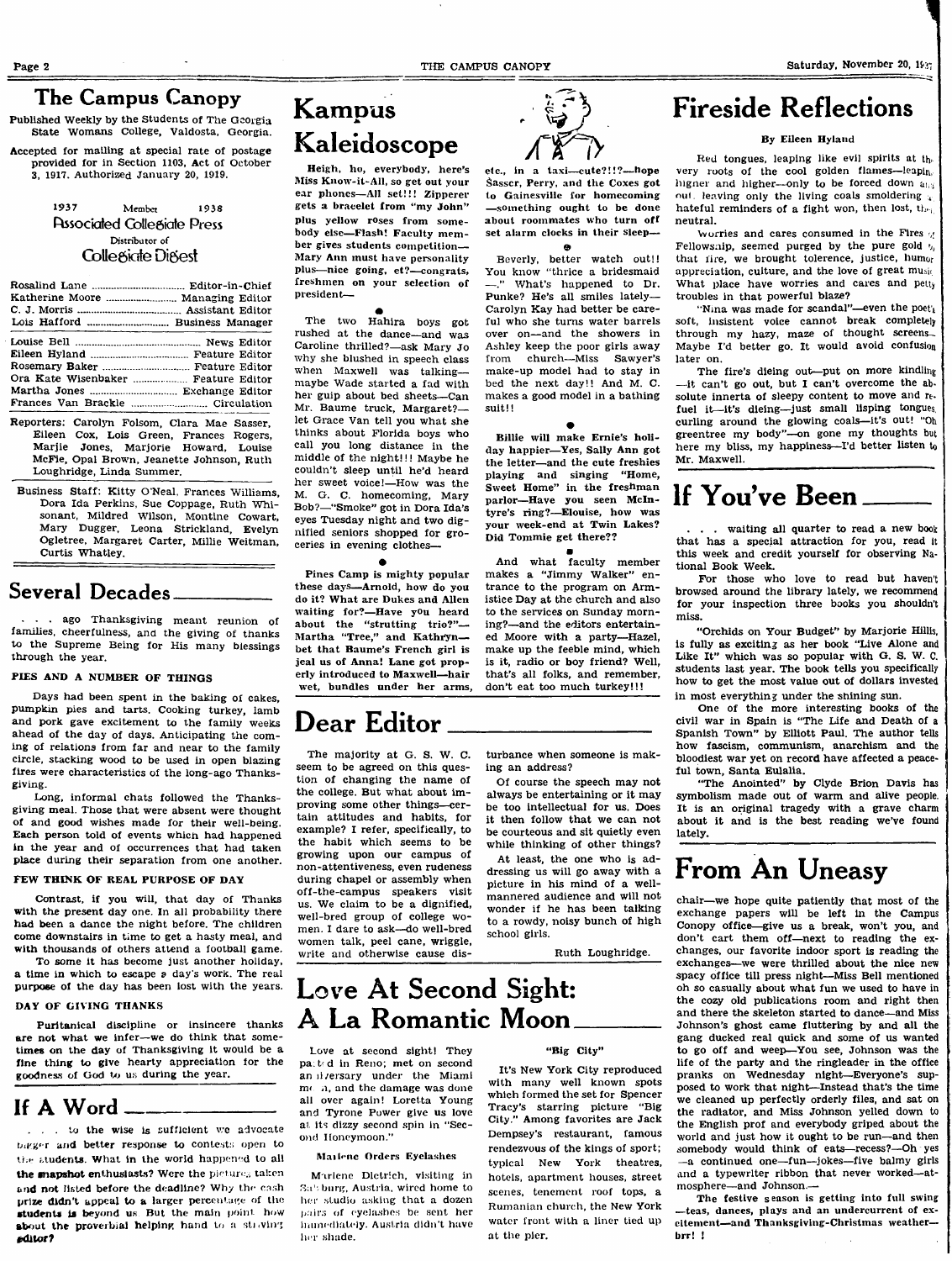auditorium.

in the United States.

called New Harmony.

Dett).

self.

ising."

friend.

Canopy."

Club Presents

Negro Pianist

"We are hoping that the new south will realize the negro has an important foothold and should be encouraged," was the statement made by Beverly Dougherty, president, in announcing the Philharmonic Club wili sponsor Carrie Mae Wood in a musical program Tuesday evening, November 22, in the

Mrs. Wood received her bachelor of music degree seven years ago from Oberlin Music Conservatory, Oberlin, Ohio, one of the outstanding music colleges

After entering she was given a five year scholarship by the school. At present Mrs. Wood is teaching geography and history in a country consolidated school

The concert will include the following selections: Prelude in B fiat major (Bach); sonata in minor (Scarlatti); Cradle Song (Brahms-Grainger); Etude in F minor (Chopin); Butterfly eutde (Chopin); Humoresque, (Rachmainoff); Impromptu, (B'aure); Danse Negre (Cyril Scott); Barcarolle, (Nathaniel Dett); Juba Dance (Nathaniel

A last group will consist of current popular songs which Mrs. Wood will announce her-

Speaking of Mrs. Wood's one previous appearance on campus in a program at vespers. Miss Gladys E. Warren, professor of music said, "Carrie Mae Wood has a natural gift plus excellent training. She is modest and unassuming although most prom-

Campus Canopy Goes Highbrow

With New Office, But You

Should Have Seen - - -

By Hope T. Makestaff

all feet treked to Room 112 breahlessly, we rushed in amazedly we viewed the landscape—tables upturned, light

out desks—and right in the center—two extremely dirty sweater backs flourishing dust cloths!

boH-dest manner. "Can I get a story out of this? I work on the

"Now, isn't that nice—so" do

on up and report it!"

At Concert

## Day Students PledgeLoyalty

Pledging their allegiance to their Aima Mater at an impressive candle light ceremony on Thursday evening, thirty Valdosta freshmen became members of the Student Government Association.

The traditional fealty ceremony, held for those freshmen who did not take the S. G. A. pledge during Freshman Week, was held in the auditorium.

Those who officiated in the pledge of loyalty were Virginia Zipplies, Mary Hudson and Frances McLain.

## Exchanges May Be Read In Canopy Office

Students who are interested in seeing the exchange papers from other colleges will now be able to read them in the Canopy office.

Since the removal of the office from Room 200 to 112, the exchanges have been "pigeonholed" alphabetically according to the name of the newspaper and a reading table has been provided.

Besides including most of the large and small Georgia colleges, the Canopy exchange system reaches a number of universities, junior colleges and teachers' colleges throughout the country.

The Canopy has exchanges in twelve states represented by Ohio, Illinois, North Carolina, South Carolina, Arizona, Wisconsin, Rhode Island, Colorado, Florida, Virginia, Tennessee and Georgia.

## Miss Hopper Is Hostess At Tea

Entertaining Tuesday afternoon, Miss Annie P. Hopper, dean of women, will be hostess "At Home" from 4 until 6 in the

Miss Hopper has issued invitations to a number of her friends in Valdosta as well as the members of the senior class.



Emile Baume Goes Walking and

pressions upon Emile Baume whose fun-loving spirit and jouviai manner are not entirely expected from his masterly appearance. But all in all, he lovej to be with people and have a good time.

G. S. W. C. is the first college at which he has given a conceri. He says that ne will always  $nKc$ it because it is the first, and lirst impressions are always lasting. The campus reminded him of his native country where palms, like those along the front walk, grow in abundance.

Observing the moss hanging from the trees at Ocean Pond near Valdosta, he remarked, "In France our moss grows on stones." The warm climate fascinates him and he could not believe that water here wouid not freeze for ice skating.

Dancing is one of his hobbies, especially tap. Probably inspired by his favorites, Fred Astaire and Ginger Rogers, he has expressed the desire to learn a tap routine. The "Big Apple" craze has just reached him for until Monday night he had thought ali apples edible. He thinks there is special talent for popular music. However, he does not play it himself for fear it would have some effect upon his art.

For lunch Monday he had one of his very few hot dogs. The one he ate in New York was very different from the southern ones. He was quite inexperienced in the knac of fixing a hot dog but with some outside help he succeeded.

Coca-cola was an untasted

The editors request students to leave exchanges in the office and to file them after reading them.

#### Chapel

Sarah Martha Pyle talked at vespers Thursday on Dr. W. T. Grenfel, missionary to Laborador.

> OPPORTUNITY IS KNOCKING!

The Approaching Holiday Season

We are giving you a splendid selection of Accessories and Smallware Gifts. Make your selection now.

Try Our Lay Away Plan

The Green Shop

122 N. Patterson St.



To *L in* American girls are charming; their charm is difthat of foreign girls. They are charming, yet frank, and have much more freedom than French girls. He wanted his picture made with lots and lots of girls to send home.

Emile Baume is serious in only one thing—his art—and while playing he lives his music.

## Negro Spiritual Singer Gives Concert In Albany

Roland Hayes, negro singer, acclaimed by music lovers and critics as a "Master of Song," and an inspired singer of the spiritual and folk songs of his race, will give a concert Friday, November 26, at the Georgia Normal and Agricultural College for Negroes at Albany Georgia.

The Georgia State Woman's College, along with schools at Statesboro and Douglas have been reserved a box, and it is hoped that at least twelve from each school will attend.

Students who are interested in hearing the singer wiil please see Miss Annie P. Hopper for full details.



"Holy wriggle worms! Are they having a 'Big Apple' contest all over upstairs West Hall?" we asked madly, paging our true

Tennis

queens.

tourney.

Kathryn Toole.

ing.

enthusiasts are having troubie placing their ten cents on the future tennis

Led by two Kappas, Sarah Mackay and Ruth Reid, freshmen may upset upperclassmen aspirants in the Kappa-Lambda

Due to rain, the matches will probably not be completed before Thanksgiv-

2 Elected To

**Honor Society** 

Edith Bennett, dormitory student, and Ann Brooks, day student, are the two representatives elected to the Student Honor Council. Others nominated for the position were: Mary Hudson, Martha Johnson and

The Student Honor Council is composed of the dean, two faculty members. Dr. Durrenburger and Miss Carter, and four students. The students are Virginia Zipplies, president of the Student Government; Ethel Stallings, president of the "Y"; Edith Bennett, dormitory representative, and Ann Brooks, vice president of the English Club, and secretary of the senior class, town girls' representative.

Expert Shoe Repairing Al's Shoe Shop 116 N Ashley St. Phone 150

Compliments of McCrory's 5 and 10c Store









Thompson & Girardin JEWELERS Watches, Diamonds, Jewelry, Silverware and Clocks Expert Repairing

120 N. Patterson St. — Valdosta, Ga.

 $\epsilon$  .